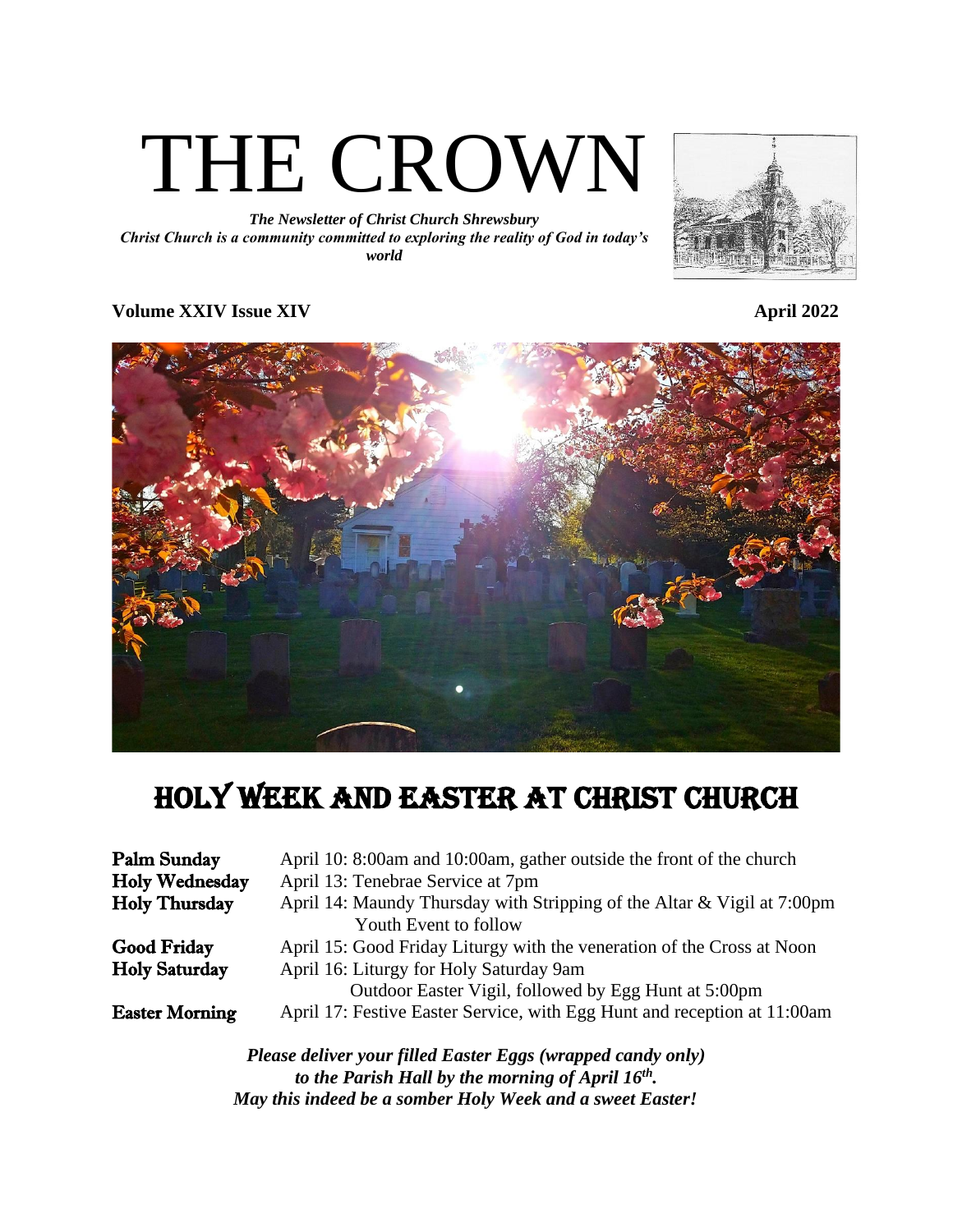## *"It is Christ we proclaim, warning everyone and teaching everyone in all wisdom, so that we may present everyone mature in Christ." Colossians 1.28*

Dear Friends,

As you read this, we are nearing the final days of the Lenten Season and preparing ourselves for Holy Week and Easter. It is as if the culmination of all things comes together in that Day of Resurrection, and this year we are more than ready to celebrate! Spring is here, nature is opening up, our masks are coming down, and once again we can fellowship together (albeit still with caution). Easter cannot come too early.

But Easter is not only a single day. The Church celebrates Easter for a full fifty days – *The Great Fifty Days* – as we call it. It is a time set apart for special lessons and teachings about what it means to live the risen life. These days put us in mind of the excitement that propelled first followers of Jesus out into the world, knowing that this world could never be the same.

We continue to keep the feast. We continue to prepare and teach those who come to join in our ranks. We refresh and renew our own faith, recommitting ourselves to the Lord. And with that, I offer to the adults of our parish a unique opportunity: that of being presented to the Bishop for confirmation (if you have not already been confirmed) or of being received into the Episcopal Church (if you come from another tradition) or for renewing your confirmation vows (if you have not done so as an adult).

In other words, Deacon Vicki Cuff and I are inviting you to join us for a one-day Seminar all about the Episcopal Church and the uniqueness of our Faith on **Saturday, April 23rd**, from **10:00am to 3:00pm.** All adults who attend this class will have the opportunity to be presented to the Bishop on **Saturday May 7th** at the Cathedral for a Diocesan-wide service.

Any and all adults are welcome to attend. Even if you have been hanging around the Episcopal Church for some time, you will be surprised how the discussions that take place will affirm your faith, inspire you in your own personal life, and challenge where you are in your own walk with Christ.

The Apostle Paul talks about the need for each of us to be mature in Christ; need I suggest that we continue to grow and mature as long as we live and breathe? It is good for us to gather together, to talk about the relevance of our Faith, and what God may be doing among us and our congregation. I do hope you will consider attending the Seminar; you may decide after that if you also wish to journey with us to the Diocesan service with our Bishop.

It has been a very long time since our Diocese has been able to gather together as one community in person: I am glad that it is in Eastertide that we will do so. I am rejoicing that it is in the Great Fifty Days that we will affirm our Faith in the one who died and rose again for each one of us.

Peace, Mother Lisa+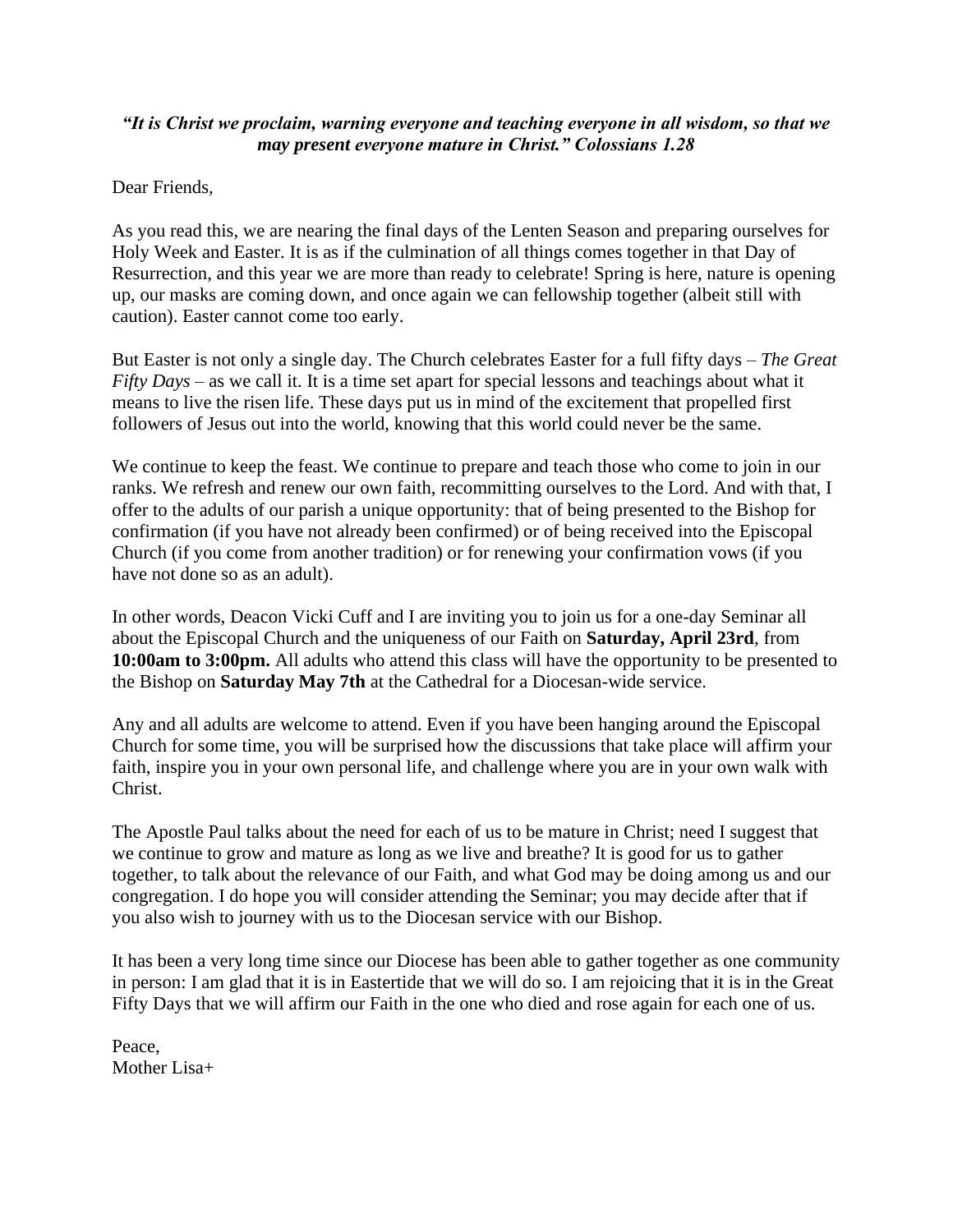# **Parish News & Notes**

## **HOLY WEEK AND EASTER THIS YEAR**

Please note the changes and points of interest to our Holy Week and Easter worship services this year:

**Palm Sunday:** gathering in front of the church for the Blessing of the Palms

**Maundy Thursday Vigil Sign Up** is on the bulletin board of the Parish House, or you can email us the time slot you would like to reserve

**Easter Vigil**: is outdoors on Saturday evening at 5:00pm, followed by the Egg Hunt

**Easter Morning**: indoors at 11:00am, followed by the Egg Hunt and Reception

### **Youth Group Prime: Maundy Thursday**

Are you a youth in sixth grade or older? Have one living in your home? Then you will want to read this! This is the first time in three years that we have been able to plan a real event with our youth, and to get us back into action we have made plans to reinstitute our Maundy Thursday evening at Christ Church.

Mark your calendars for **Thursday, April**  14th! We will gather in church for our very special Maundy Thursday service. Following the service, our youth retreat to the Parish Hall for an evening of hanging out, sharing supper, baking cupcakes for the Easter Day reception, and a few other surprises. We plan to finish at 11:00pm. Please RSVP the church office to help us better plan.

## **GFS News:**

In March we met to make blankets for Project Linus, and April means Beach Sweeps! The girls will be meeting on Saturday, **April 9th at 9:00am** to clean up Maple Cove, which is where Maple Avenue meets up with the river (just past Front Street) in Red Bank.





And Mark your Calendars for our **Mother/Daughter Retreat on May 27-28** in Ocean Grove. More information in the next edition of the Crown.

## **Martha's Cupboard: It's in the Bag!**

We are planning another "It's in the Bag" for later in the Easter Season. There are three ways you assist us:

- Bring in any of the items on the list below
- Come join us as we put the bags together
- Make a donation of \$25 to fund one of the 50 bags we are filling.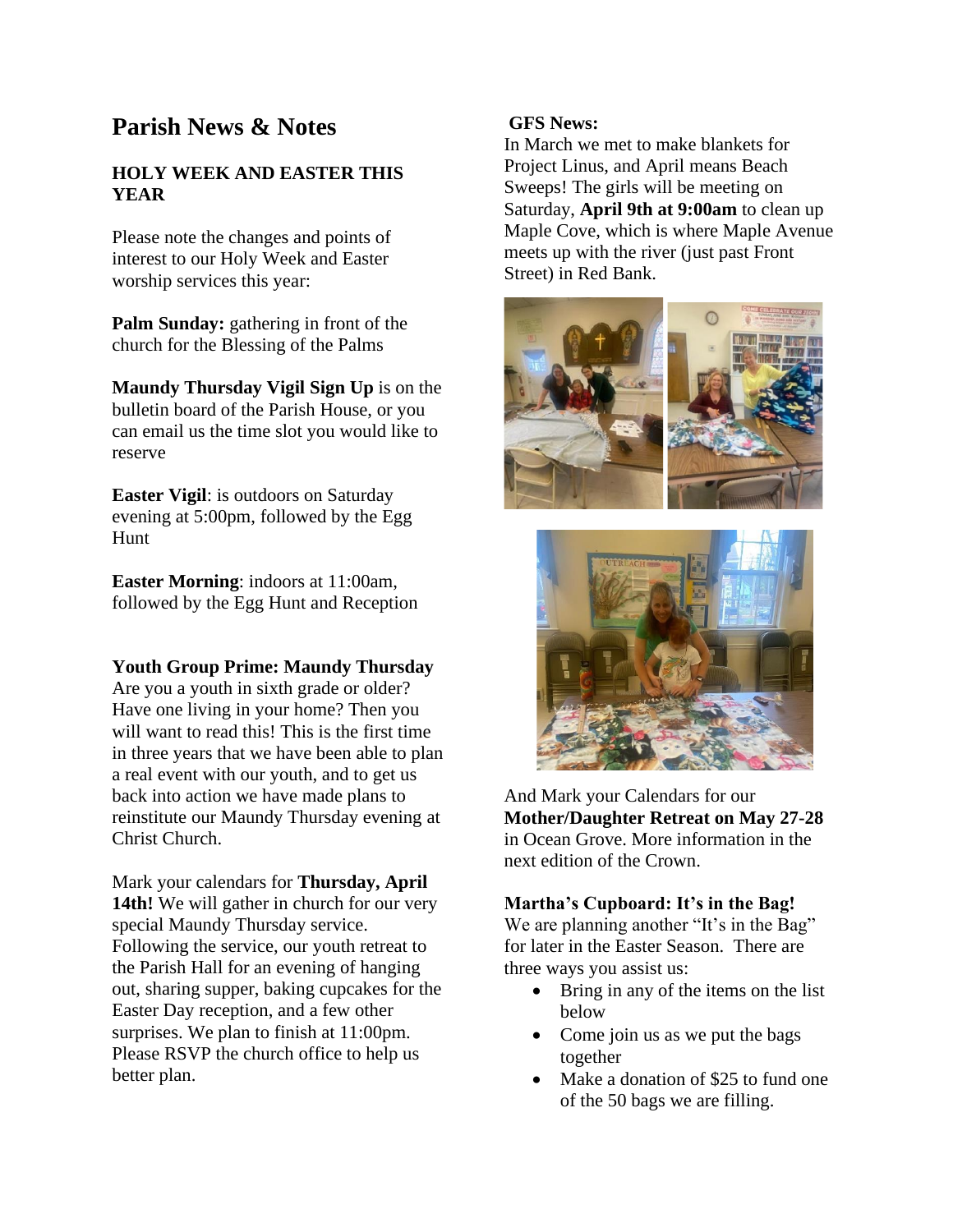Together our donations and support minister to senior citizens who are on a very fixed income.

Here are the items we are gathering for next "It's in the Bag":

Stamps, Envelopes, Bandaids, Plastic storage bags snack size to gallon size, Laundry detergent pods, Dryer sheets, Quarters for washing machines, Ensure, shelf stable milk, paper towels individually wrapped, and Toilet paper individually wrapped. We are looking for creative ideas for items to add and creative way for packaging. Interested helping please contact me: Dianne Regiec, 732-245-6053 [dregiec@gmail.com](mailto:dregiec@gmail.com)

#### **Join Us for a Big Weekend—April 30- May 1, 2022**

Christ Church is beloved for many reasons, but an appreciation for tradition and history, and for raising up parishioners who have been leaders individually and collectively, top the list. That's why April 30-May 1 of this year is so timely.

That weekend marks the return after two Covid-canceled years of Weekend in Old Monmouth, the county-wide celebration of its storied history, including at Christ Church, where we will open the church doors to visitors on Saturday and Sunday, displaying our historic artifacts, artwork, and unique sense of preserved history. Your assistance is requested to set up the church after the 10:00 service on April 24, and to serve as greeters to our visitors in two-hour shifts from 10:00-5:00 on Saturday the  $30<sup>th</sup>$ and  $12:00-5:00$  on Sunday the 1<sup>st</sup>. Please let Jamie Green know if you can help with these tasks by emailing him at [historian@ChristChurchShrewsbury.org.](mailto:historian@ChristChurchShrewsbury.org)

Following the 10:00 service on Sunday,

May 1, we will inter the cremains of our dearly missed senior warden and parish historian and his beloved wife Annemarie in the churchyard's Heritage Rose Garden. Prayers will be said, songs will be sung, remembrances spoken, and the entire congregation is invited to join Bob and Anne Marie's family in making a final farewell. After the short service, a simple repast will be offered in the parish house for all. Please come to remember and celebrate the lives of two wonderful people.

### **SPRING!!!**

That means is time to think about our Christ Church plot in the Shrewsbury community garden!

Please contact Kim Roberts-Honecker if you are interested in the garden. 732 530-7451 or [kimroberts05@gmail.com](mailto:kimroberts05@gmail.com)

#### **From Queeni Quay**

To my Christ Church Shrewsbury family,

The times have changed so much and yet history continues to repeat itself. In every era there has been a pandemic and a war. Apparently, the earliest recorded pandemic occurred in Athens during the Peloponnesian War in 430 B.C. And as we're all aware, there is a long list of wars that have happened all over the world for almost all the same reasons. I still can't quite comprehend why people would resort to such violence. I've read conflicting arguments about whether or not wars should exist, and I thought, *"Is it really impossible to live in a world without war?" "Is war a way to obtain peace or just a guise to gain power and superiority?"*

Sometimes, when things are too chaotic, you'd really think of why God is allowing all of this. Others would say it is the consequences of humanity's wrongdoings. But if it is, then why does it have to cost the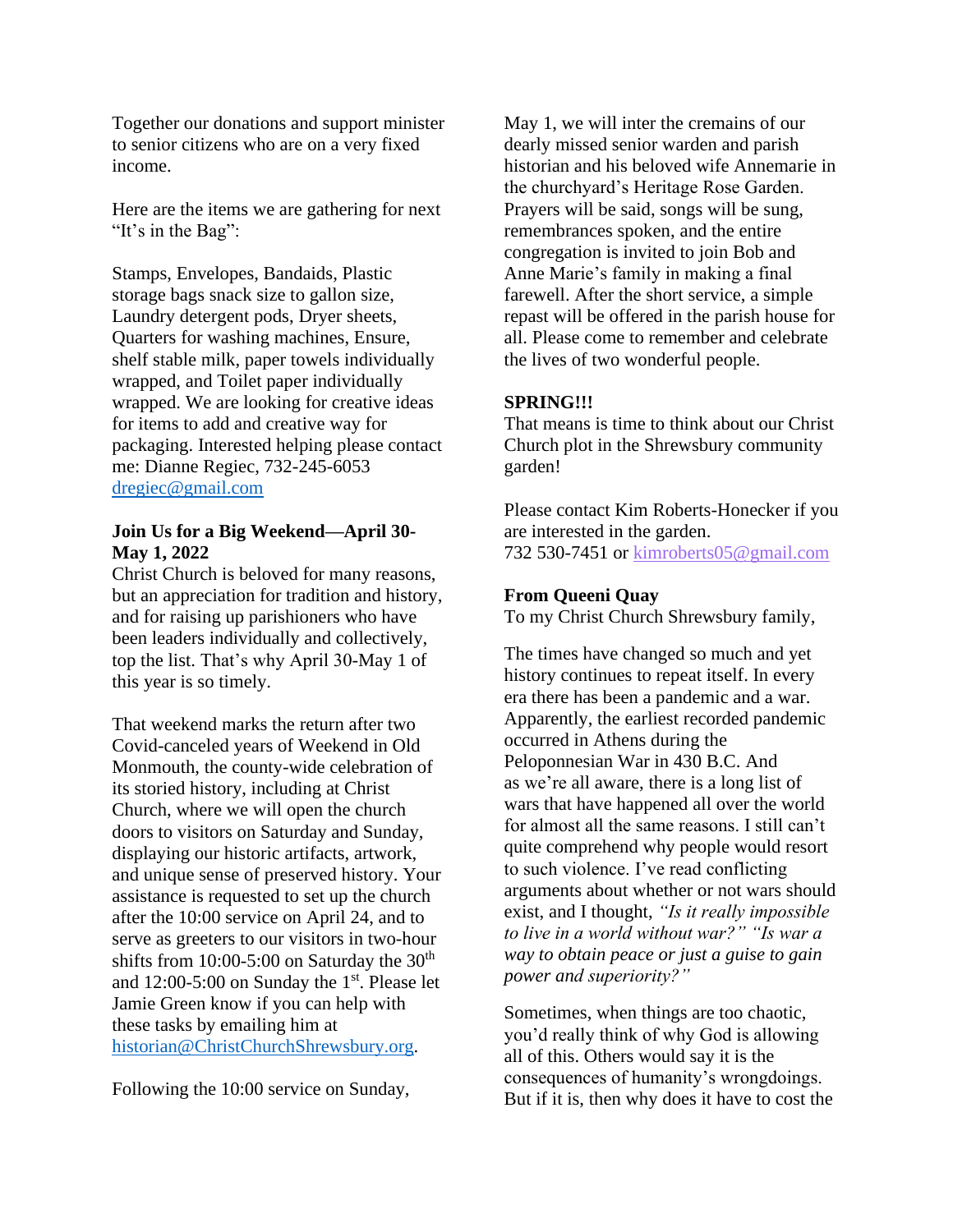lives of innocent people? Children, for instance. They are the most vulnerable in both a pandemic and a war. Although many of us believe that innocent souls are guaranteed to have a spot in Heaven, it still won't justify the terrible situation they have to experience here on Earth. As of March 16, 2022, 103 children have been killed so far in the war in Ukraine and it's not just children. I kept seeing horrendous news and videos about the situation in Ukraine that tears my heart to pieces, but this is something we can't ignore. Things have been so hectic for me lately. I've been lacking sleep and I get frustrated, of course, but these are only petty problems. So even when I am tempted to close my eyes after a long day, I still don't forget to pray. I pray when I wake up and before I sleep, and I often talk to God in the middle of the day for the people who are suffering the most in these terrible times.

At the end of the day, no matter how chaotic things are, I always choose to believe that what's going on in the world isn't God's punishment and that He is not just allowing all of this to keep happening. Unlike us, **God never sleeps.** We're giving him our heartaches as He still listens to our prayer. **God's love is eternal and unconditional**. I would pray even for the smallest reasons, and He would answer me in the most surprising ways. I just wish that if history would repeat itself, it would happen for the good of everyone. May we always pray and desire good things for the whole world.

Love and Prayers,

**Queeni** 



## **Game On Wrap-up for Crown**

## **"You'll Never Look at a Pillow the Same Way Again"**

On Friday night, March 25, a dozen parishioners from Christ Church and St. John's in Little Silver got together for a welcome evening of conviviality. Food in the form of devilled eggs, spinach dip, and stuffed potato skins arrived along with them. So did a bottle of wine and a few balloons. But the hit of the evening – in addition to the refreshing experience of meeting new people – was a game of Bunco, which Mother Lisa introduced us all to. It involves throwing dice, keeping track of scores, working with a partner – and then changing partners each time someone gets to Bunco. Twenty-one was the magic number.

But before too many of us got there, we all turned to the real reason for the gathering – a variation on the annual Sleep Out organized by Covenant House. The event raises the money that enables young people who had spent some time sleeping on the street, in parks, in cars and on random couches to have a safe and secure place to stay and get their lives headed in a more promising direction. Though the "Sleep Out" idea originally involved actually sleeping out in urban parking lots – which Mother Lisa and Warden Peggy James have actually done – the pandemic led to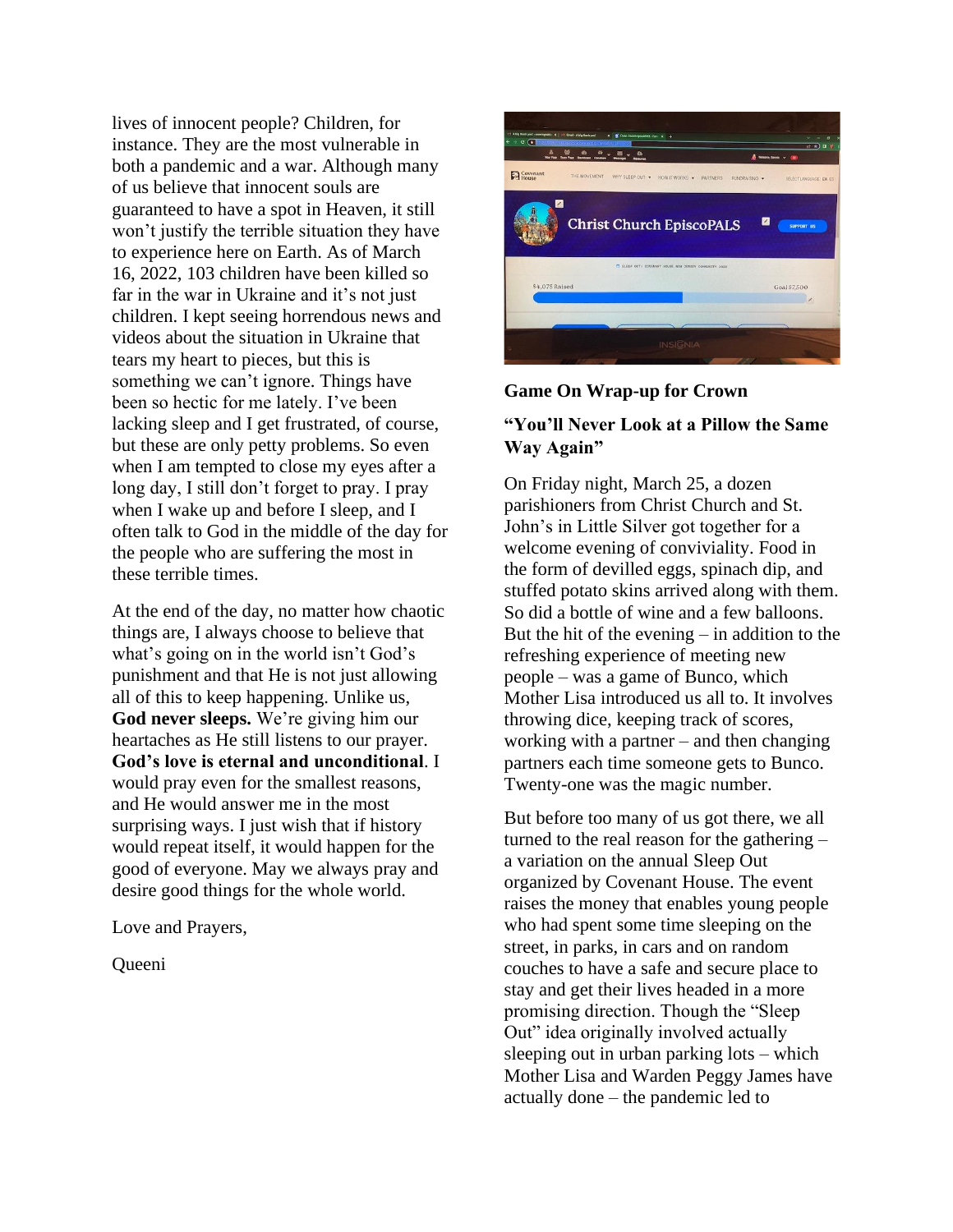necessary changes in that communal undertaking. For the past two years, these Sleep Outs have been virtual and often individual, but accompanied by an online communal experience organized by Covenant House. So, we took a break from Bunco and tuned into this year's program from Covenant House.

In addition to testimonials from those whom Covenant House has sheltered both emotionally and physically, it included some from people who have helped provide some of those services. One is the woman who runs Nancy's Place in Montclair; she has not only welcomed young people to her home but slept out to help raise money to support Covenant House in general. Of that experience, she said, "You'll never look at a pillow the same way again. We brought in over \$4,000, an amount that is still climbing – and can continue to until April 8.

Our team's donations page is still open – you can visit it by going to [https://www.sleepout.org/index.cfm?fuseacti](https://www.sleepout.org/index.cfm?fuseaction=donorDrive.team&teamID=10098) [on=donorDrive.team&teamID=10098.](https://www.sleepout.org/index.cfm?fuseaction=donorDrive.team&teamID=10098)

Another outcome of the evening was shared delight in learning to play Bunco. Follow-up conversations with participants at St. John's led to the suggestion that we should have more such events, perhaps to raise money for other worthy causes – but also just to indulge in the joy of fellowship once again.

#### **Easter Egg Hunt 2022**

Good news! There will be an Easter Egg Hunt following the Saturday night Vigil service as well as after the 11 am service on Easter Sunday.

Filled eggs are preferred but plastic eggs for filling and donations of fillers are gladly accepted. Stickers, fun little prizes as well as candy make good fillers. Please leave your donations on the table

In the Parish House below the bulletin Board.

Matthew Dunford has volunteered to run the Easter Day hunt. I'm sure each of the would welcome some bunny helpers to hide eggs.

I heard we have two bakers for the Lamb Cake. Not too BAAAHD! Although we will need another cake for a total of three. One for Saturday night and two for Sunday. Pans are located In the Parish House on the lower shelf of the center island. Help yourself. Since, we will need one lamb cake to award after the Saturday service so please make sure your cake is dropped off to the PH kitchen in time. If you volunteered, I'd appreciate a call soon to let me know who volunteered.



**Musical Passions** By: Patrick Durek

While Christmas is the holiday most associated with music—sacred and secular—and Easter is the most consequential of religious days with a curious dearth of great music, it is perhaps surprising that it is Good Friday that has yielded musical compositions of the most inspired, exalted level, specifically service settings of the Passion.

It is not difficult to comprehend why composers found creative inspiration in the Passion story: it represents the dramatic culmination of Jesus' life up to the resurrection, and, with it the vicissitudes of the human condition and its plethora of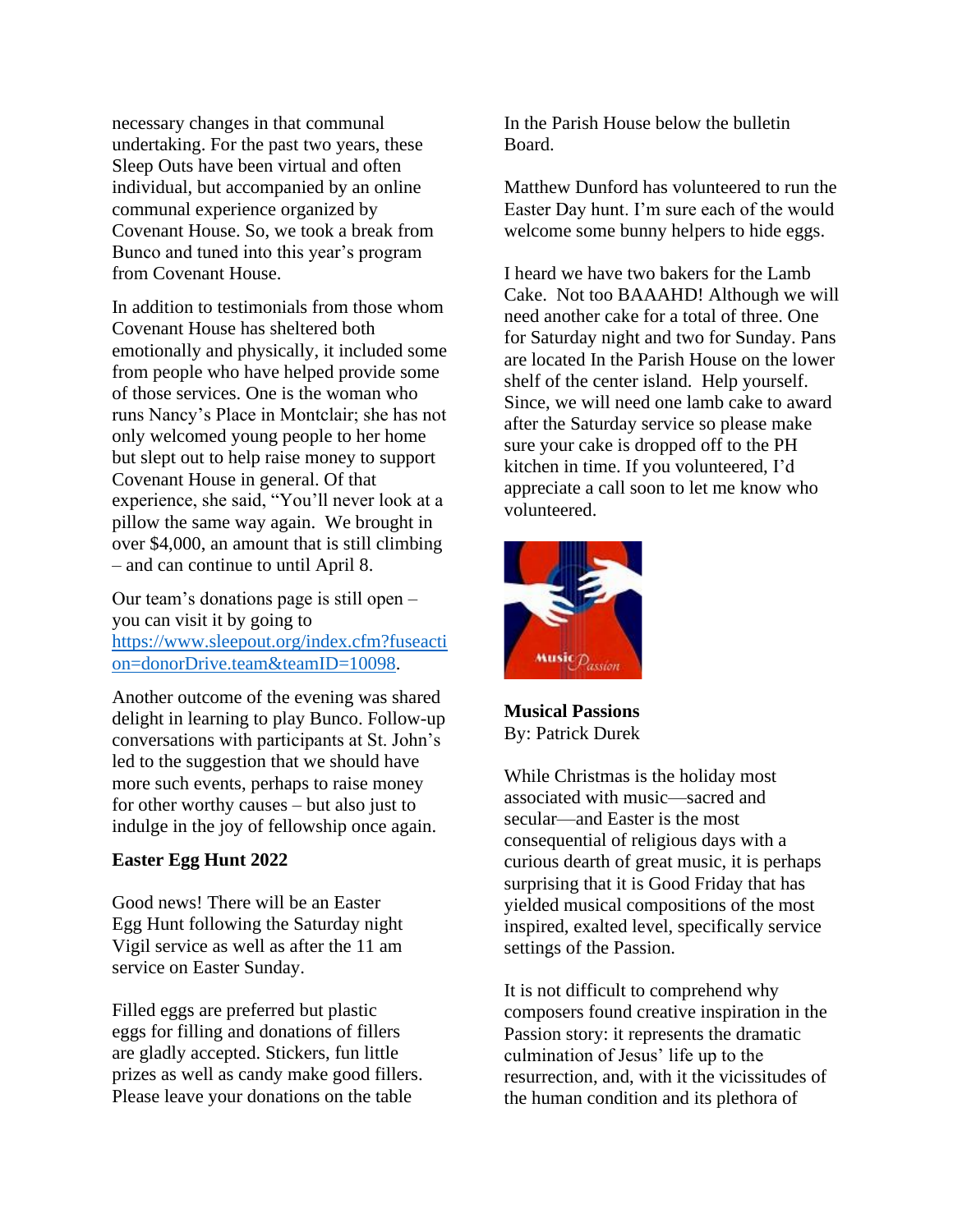wide-ranging emotions. But what is striking is not the quality and flowering of musical Passion settings, but just how concentrated and limited in time the productive period was: the majority of great Passions were composed by German composers during the last decades of the  $17<sup>th</sup>$  century and first few decades of the 18<sup>th</sup> century.

The tradition started with a four-part setting of the *St. John Passion* by Johann Walter, Martin Luther's musical advisor. Through the 1600 and early-1700s, Good Friday morning services in Leipzig featured a performance of his setting. But by the late 1710s, highly-esteemed composers such as Georg Philipp Telemann and Johann Kuhnau were presenting their own, newer, Passion settings—now with arias (reflective songs) and recitatives (narrative speechsong) gleaned from the operatic tradition. The music historian Christoph Wolff points out that Kuhnau's *St. Mark Passion*—which survives only in fragment—set the model for the later, great Passion works by composers such as Bach. His model focuses on precise biblical narrative sung by soloists (evangelists and other individuals); speakers (Jesus, Peter, Pontius Pilate, and others); and choir (crowds representing High Priests, Jews, mankind, etc.).

By the end of the first quarter of the  $18<sup>th</sup>$ century, the era's greatest composers were composing large-scale Passions, set mostly to the Passion libretto by Barthold Heinrich Brockes. His libretto consisted of rhymed paraphrases of biblical Passion texts. His libretto was of such fame that George Frederic Handel, Johann Friedrich Fasch, Johann Mattheson, and others set their musical compositions to his libretto. Johann Sebastian Bach, the greatest composer of his and perhaps all eras, however, found he could not use the readily-available Brockes libretto. The Leipzig church board rejected

poetic biblical paraphrase of Passion text, and insisted on only literal bible text.

Bach went to work, gathering exact Passion bible verse to accompany the non-biblical narrative portions, and, in 1724, presented the first version of his large-scale musical setting of *St. John's Passion*. The music was inspired, and of a high artistic level. But Bach, unsatisfied, returned to it, making a second version in 1725, a third version in 1728, a fourth in 1732, and had even undertaken a fifth version in 1739, before angrily stopping after twenty pages. (It is believed Bach was scolded by a church Superintendent for straying too far from literal text.)

It was Bach's *St. Matthew Passion* that became the most appreciated and exalted of any Passion setting before or since. While an early 1729 version exists, it was the 1736 rendering that showcased all that sacred music—*all* music— could offer. As Wolff notes, "it could not be more evident that Bach considered this score his most significant work." The *St. Matthew Passion*  is the only manuscript in Bach's hand with two colors of ink—red for the evangelist's text and the "O Lamm Gottes" ("O Lamb of God") chorale, and dark brown for the rest. Like Beethoven with his ninth symphony, Bach knew he had composed a musical work unlike anything that had ever been written. It is an enormous piece, with sixtyeight movements, eight-voice double choirs (huge at the time), and a double orchestra. The libretto, too, went theologically way beyond what Brockes had done. Picander, working closely with the composer, wrote deeply-contemplative spiritual poems on the suffering of Christ and the sins of the *all*  mankind, not the Jews, as in Brockes's version. The poetic and musical affect is emotionally invigorating to the listener. The *St. Matthew Passion* is present, in real time,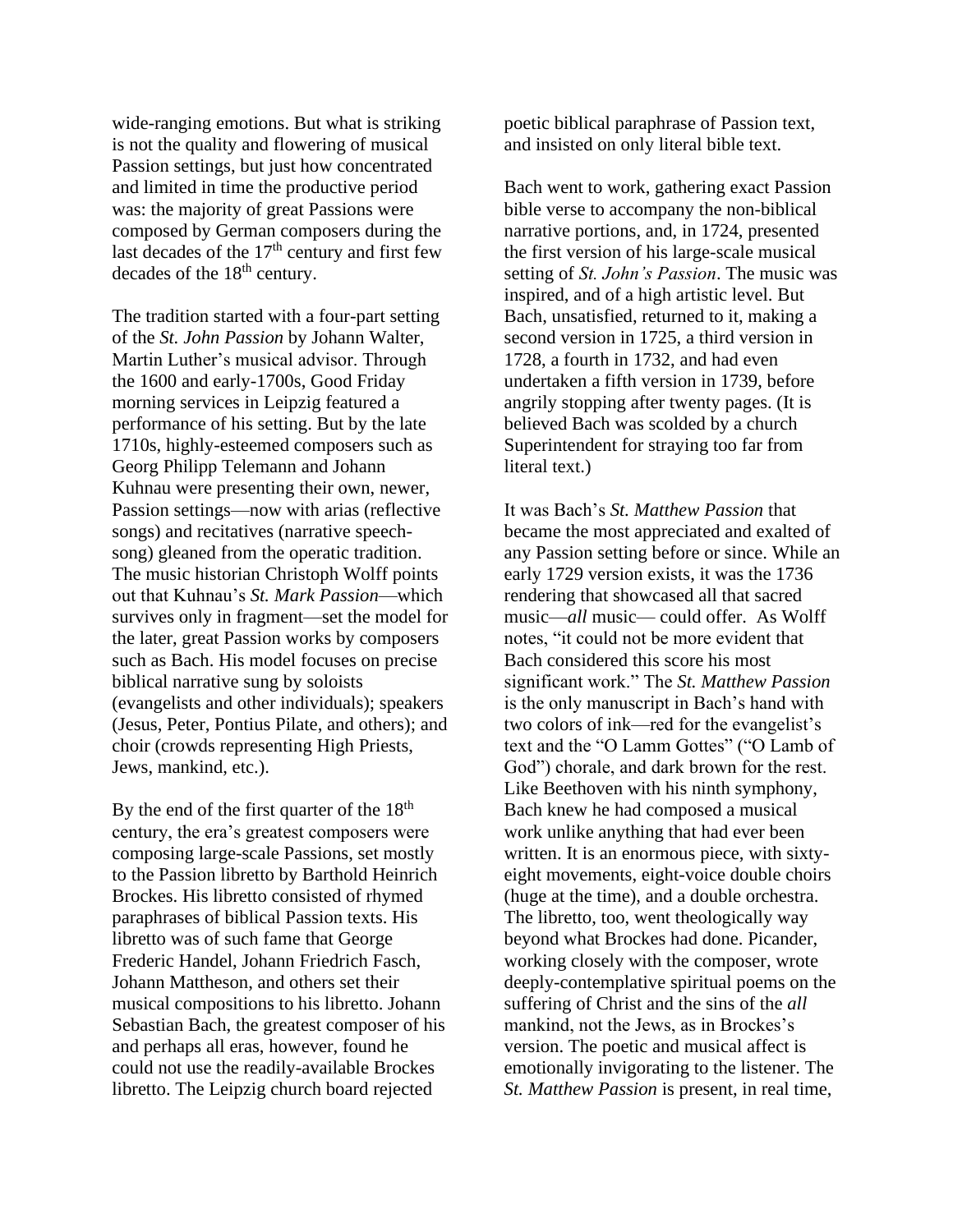each time the work is performed, studied, or listened to. No other biblical musical setting by any composer comes close. It is the inherent power of the Passion that motivated Bach to achieve heights beyond perhaps his most unrestrained dreams, just as it did for Jesus and his followers.

#### **Parish Questionnaire**

If you have not filled out our parish questionnaire, please do so. Here is the link:

[https://docs.google.com/forms/d/e/1FAIpQLSdP](https://docs.google.com/forms/d/e/1FAIpQLSdP9x85RuYpUEGP9dCq2BoWPPz2RfeozYPxIPNVB4EC5JqKhg/viewform) [9x85RuYpUEGP9dCq2BoWPPz2RfeozYPxIPN](https://docs.google.com/forms/d/e/1FAIpQLSdP9x85RuYpUEGP9dCq2BoWPPz2RfeozYPxIPNVB4EC5JqKhg/viewform) [VB4EC5JqKhg/viewform](https://docs.google.com/forms/d/e/1FAIpQLSdP9x85RuYpUEGP9dCq2BoWPPz2RfeozYPxIPNVB4EC5JqKhg/viewform)

#### **Wedding Dress Exhibit**

For your information, the Wedding Dress Exhibit opened on Sunday, March 20 at the Monmouth County Library in Shrewsbury. There are ten dresses currently on display at the library, along with twenty five additional dresses at the Shrewsbury Historical Society. The library has prepared a tri fold brochure detailing the information about the dresses on display.

#### Holy Week bulletin assembly help needed.

Please join me on Tuesday morning, April 6 at 10 am in the parish house. Many hands will make the work go faster. Please let me know if you think you are available to help out. Thank you so much, Debbie

#### Sign Up for Maundy Thursday Vigil

The sign-up sheet has been hung on the bulletin board in front of the kitchen. Please feel free to come to the Parish Hall or email your preferences to christchurchshrewsbury@verizon.net before the Vigil.

*"I go to prepare a place for you." John 14.2*

#### **New Christ Church Columbariums**

The New Columbarium's will allow us to remember and honor loved ones now, and in the future. The granite niches will be inscribed with the name, birth date, and death date of the individual or individuals laid to rest. Each Columbarium has 56 niches, each of which can be used to hold the cremains of two persons. They will be located in the southwest part of the graveyard, a safe distance from the white fence.

A columbarium addresses the challenges of a 300 plus old graveyard. It will provide additional sacred space for Christ Church for years to come. While the columbariums are being constructed primary with the needs of the Christ Church family in mind, members of the larger community may also be inured here.

#### *How do I purchase a niche ?*

Contact the office or if you would like more information Bob and Kim Honecker have already purchased a niche and would be happy to talk to you about details Kim Roberts-Honecker 732 513-3048 kimroberts05@gmail.com or Bob Honecker 732 620-4065 rah@ansellgrimm.com

#### **Peak of the Week Update**

Lent Madness tension builds—We have some really good-looking brackets going stay tuned to see who wins the prize awarded after Easter. For the April 2022 book, we're doing Marcus Borg's **Speaking Christion.** We're Christian aren't we? So doesn't it follow that we speak as Christians? But is that what Borg means? And do we? Come join our happy little band of Peak in the Weekers and find out.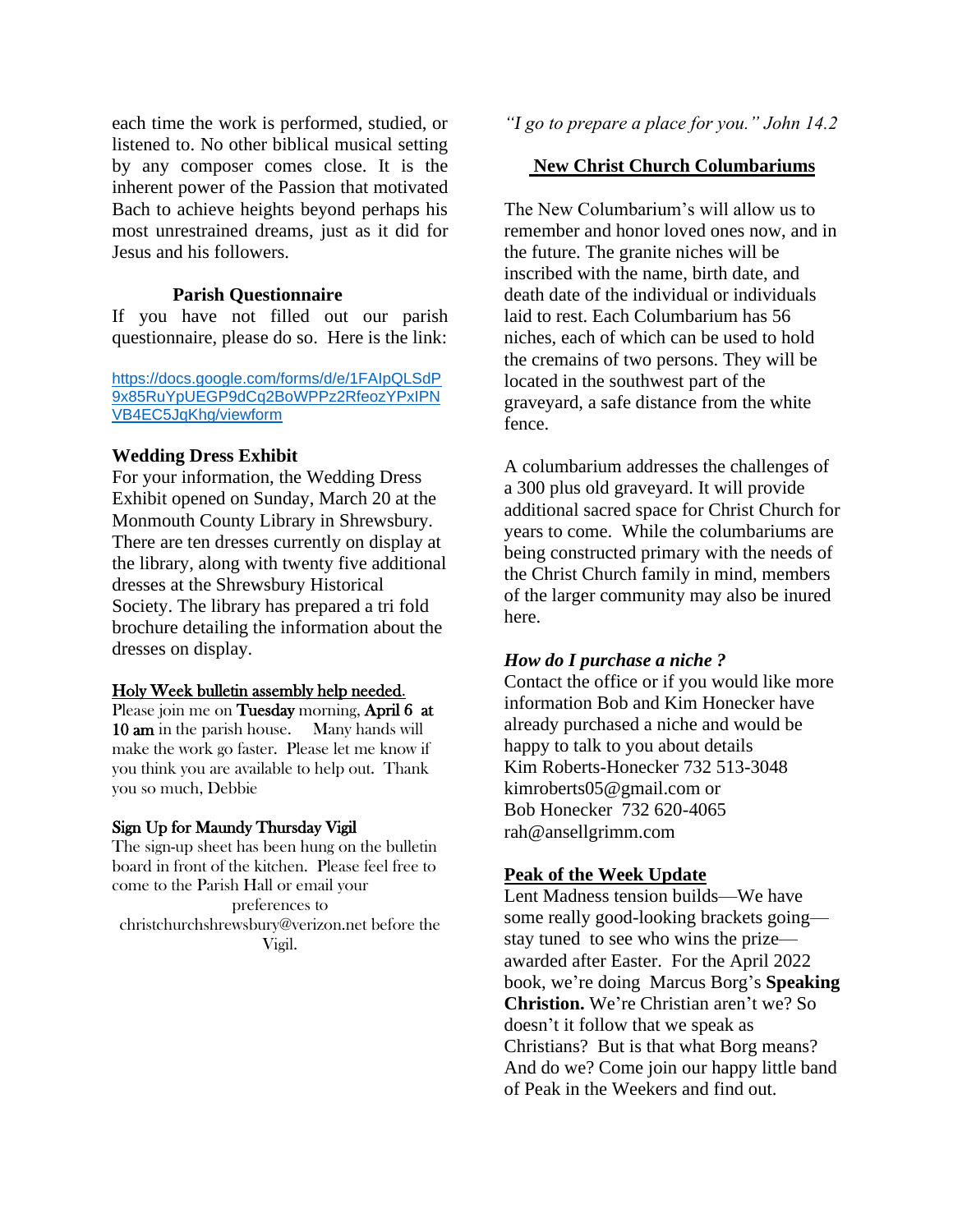## **April 2022**

| April 3      |         |                                            |
|--------------|---------|--------------------------------------------|
| Acolytes:    | 8:00am  | Judi Buncher                               |
|              | 10:00am | Meg Bernhardt, Isabel and Isara Chen-Durek |
| Lector:      | 8:00am  | <b>Walter Dein</b>                         |
|              | 10:00am | Elaine Feyereisen                          |
| Ushers:      | 8:00am  | Carl Alfano                                |
|              | 10:00am | Bramley Maber, Connie Goddard              |
| Altar Guild: |         | Judi Buncher                               |
|              |         |                                            |

## **April 10: Palm Sunday**

| Acolytes:    | 8:00am          | Edgar John                              |
|--------------|-----------------|-----------------------------------------|
|              | 10:00am         | Halina Nibbling, Teddy Keating, Matthew |
|              |                 | Dunford, Joshua Dunford                 |
| Lector:      | 8:00am          | Priscilla Gettis                        |
|              | 10:00am         | <b>Bob Honecker</b>                     |
| Ushers:      | 8:00am          | Judi Buncher                            |
|              | 10:00am         | Elaine Feyereisen, Larry Nibbling       |
| Altar Guild: | Phyllis Edwards |                                         |

# **Tenebrae: Wednesday at 7:00pm**

| Acolyte:             | Trevor Van Valkenburgh      |                      |  |
|----------------------|-----------------------------|----------------------|--|
| Lectors: 1st Nocturn | Deacon Cuff                 | <b>Bill Cuff</b>     |  |
| 2nd Nocturn          | Elaine Feyereisen           | <b>Robert Maber</b>  |  |
| 3rd Nocturn          | Connie Goddard              | <b>Teddy Keating</b> |  |
| Lauds                | Priscilla Gettis            | Bob Van Valkenburgh  |  |
| Ushers:              | Walter Dein, George Edwards |                      |  |
| Altar Guild:         | All Altar Guild             |                      |  |

## **Maundy Thursday: 7:00pm**

| Acolytes:    | Halina Nibbling, PJ Reyes, Catherine Scotto, Trevor Van |
|--------------|---------------------------------------------------------|
|              | Valkenburgh                                             |
| Lector:      | Larry Nibbling                                          |
| Ushers:      | Walter Dein, Peggy James                                |
| Altar Guild: | All Altar Guild                                         |

## **Good Friday: 12:00 Noon**

| Acolytes:    | Judi Buncher                   |
|--------------|--------------------------------|
| Lector:      | Robert Maber                   |
| Ushers:      | George Edwards, Connie Goddard |
| Altar Guild: | All Altar Guild                |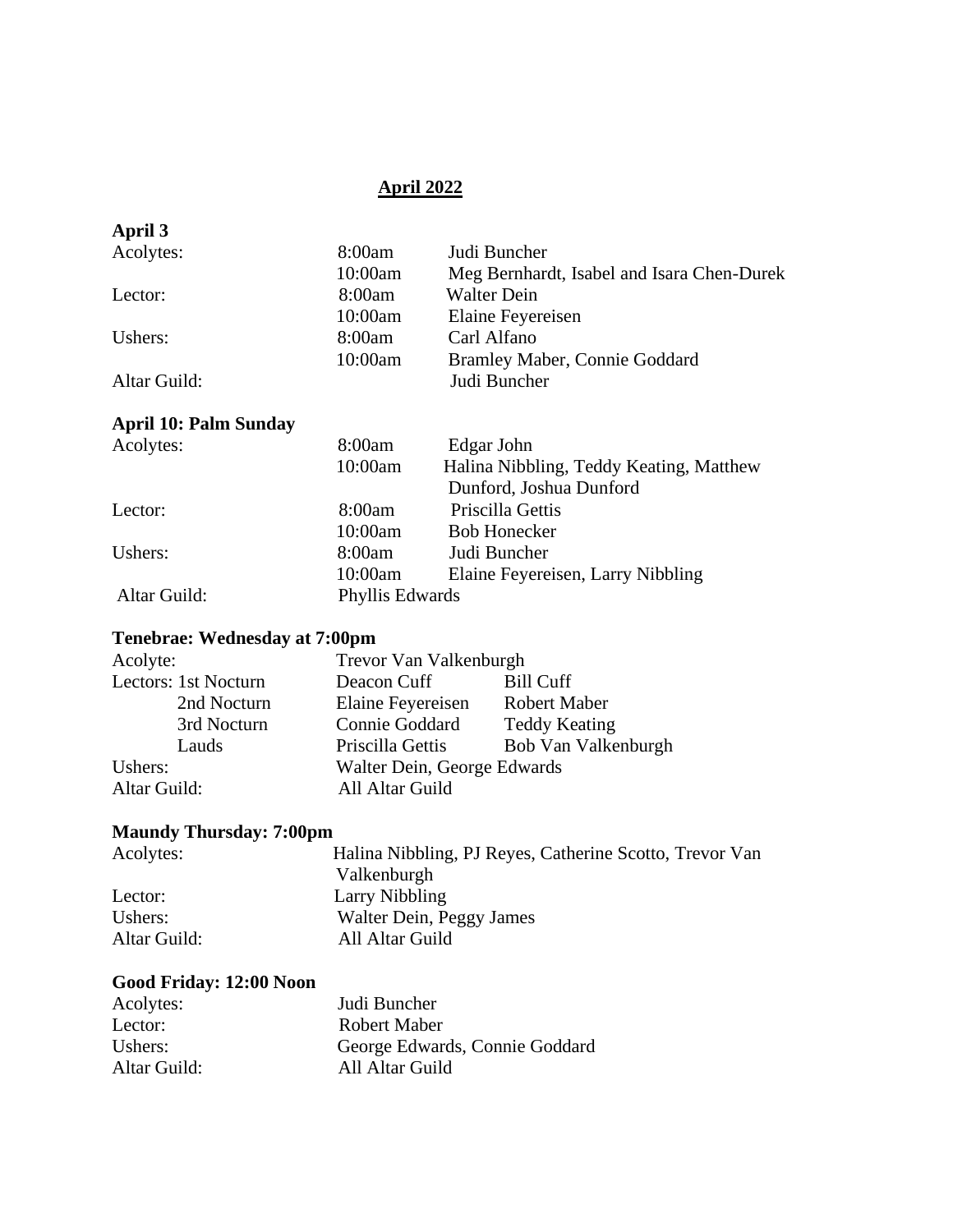# **April 16: Easter Vigil – 5pm**

| Lector:      | Bill Cuff       |
|--------------|-----------------|
| Assisting:   | Erin Pedalino   |
| Altar Guild: | All Altar Guild |

## **April 17: Easter Sunday – 11am**

| Acolytes:    | Andrew Brown, Priscilla Gettis, Dexter and Kodi Craven, |
|--------------|---------------------------------------------------------|
| Lector:      | Dash Cassidy, Meg Bernhardt                             |
| Ushers:      | Peggy James, Walter Dein                                |
| Altar Guild: | All Altar Guild                                         |

## **April 24:**

| Acolytes:    | 8:00am        | Edgar John                                 |
|--------------|---------------|--------------------------------------------|
|              | 10:00am       | Josh and Matthew Dunford, Cassandra Murphy |
| Lector:      | 8:00am        | Sean Griffith                              |
|              | 10:00am       | <b>Robert Maber</b>                        |
| Ushers:      | 8:00am        | <b>Walter Dein</b>                         |
|              | 10:00am       | Bramley Maber, Connie Goddard              |
| Altar Guild: | Cindy Webster |                                            |

**Note: Please double check when you are serving. If you need to switch, please notify the office ASAP.**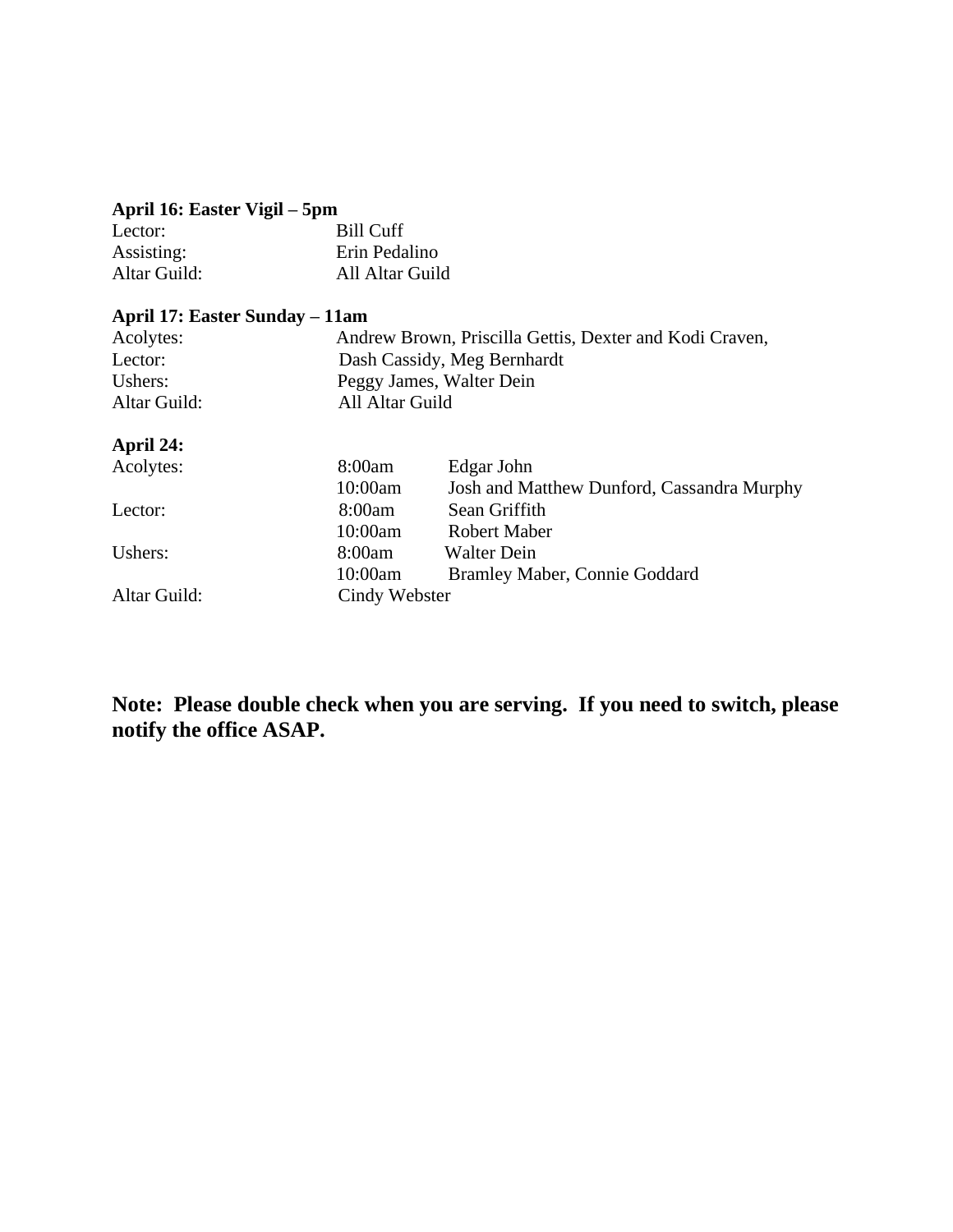# **April 2022**

| <b>SUNDAY</b>                                                                      | <b>MONDAY</b>                                       | <b>TUESDAY</b> | WEDNESDAY                                                             | <b>THURSDAY</b>                                   | <b>FRIDAY</b>                       | <b>SATURDAY</b>                                                          |
|------------------------------------------------------------------------------------|-----------------------------------------------------|----------------|-----------------------------------------------------------------------|---------------------------------------------------|-------------------------------------|--------------------------------------------------------------------------|
|                                                                                    |                                                     |                |                                                                       |                                                   | ML - Vacation                       | $\mathbf 2$<br>ML - Vacation                                             |
| $\overline{3}$                                                                     | $\overline{\mathbf{4}}$                             | 5              | 6                                                                     | 7                                                 | 8                                   | 9                                                                        |
| ML - Vacation                                                                      | Office Closed                                       | ML-Vacation    | $9:30-10:15$                                                          | <b>Choir Practice</b>                             |                                     | <b>GFS</b> Beach                                                         |
|                                                                                    | ML - Vacation                                       |                | Peak of the<br>Week Eucharist<br>Morning Prayer                       | 7 pm                                              |                                     | Sweeps<br>9am                                                            |
|                                                                                    |                                                     |                |                                                                       |                                                   |                                     |                                                                          |
| <b>10</b>                                                                          | 11<br><b>Office Closed</b>                          | 12             | 13<br>Tenebrae 7 pm                                                   | 14<br>Maundy Thursday<br>7pm<br>Vigil Youth Event | <b>15</b><br>Good Friday<br>12 noon | <b>16</b><br>Liturgy for<br>Holy Saturday<br>9am<br>Easter Vigil 5<br>pm |
| 17                                                                                 | 18                                                  | 19             | <b>20</b>                                                             | 21                                                | 22                                  | 23                                                                       |
| <b>Festive Easter</b><br>Service at 11 am<br>followed by egg<br>hunt and reception | Office Closed                                       |                | $9:30-10:15$<br>Peak of the<br>Week Eucharist<br>Morning Prayer       | <b>Choir Practice</b><br>7 pm                     | Rector's Day<br>Off                 | Adult<br>Confirmation<br>Class 10 am                                     |
| 24                                                                                 | 25<br>Office Closed<br><b>Vestry Meeting</b><br>7pm | 26             | 27<br>$9:30-10:15$<br>Peak of the<br>Week Eucharist<br>Morning Prayer | 28<br><b>Choir Practice</b><br>7 pm               | 29<br>Rector's Day<br>Off           | 30<br>May 1<br>Bob and Anne<br>Kelly Interment                           |